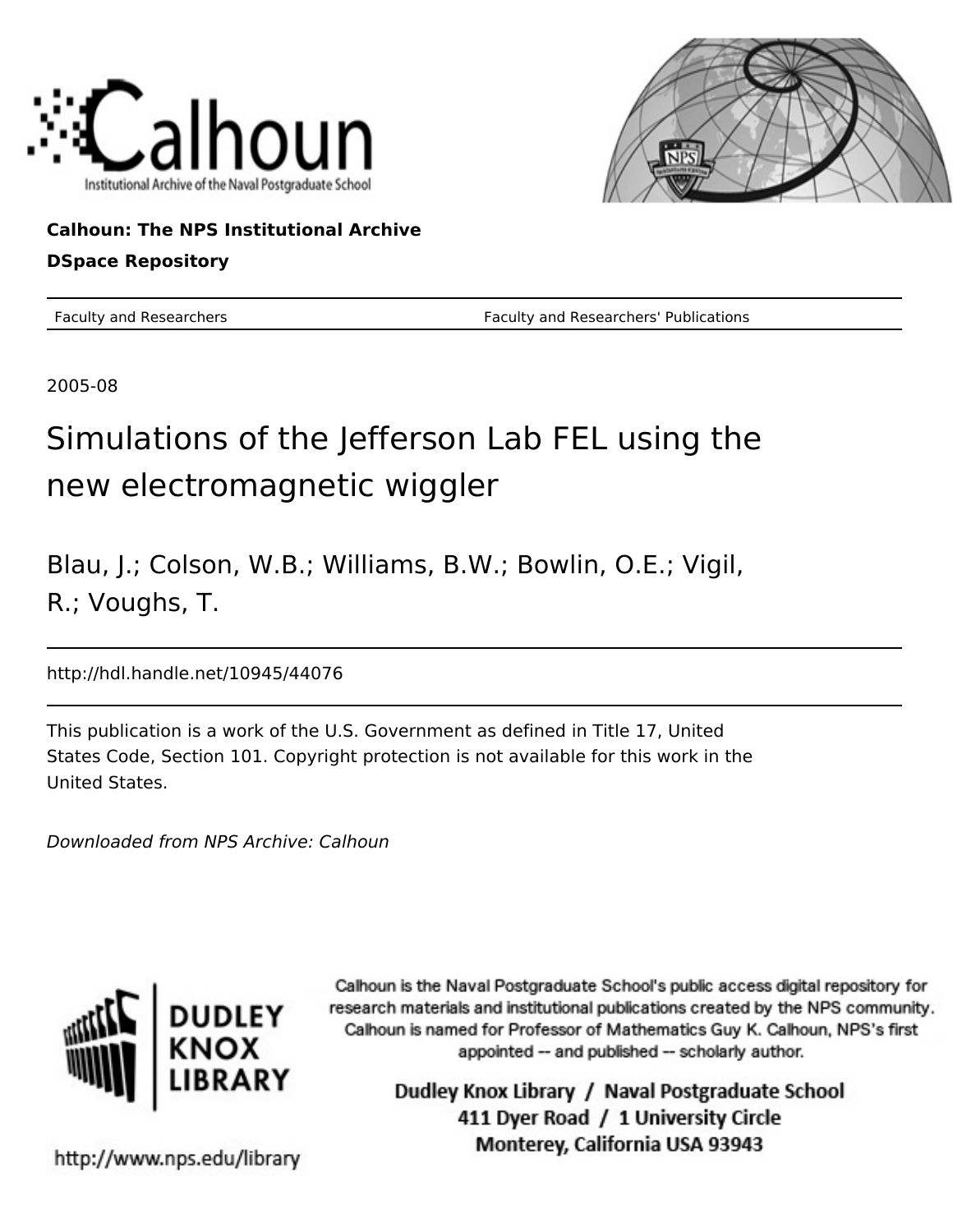# SIMULATIONS OF THE JEFFERSON LAB FEL USING THE NEW ELECTROMAGNETIC WIGGLER <sup>∗</sup>

J. Blau† , W.B. Colson, B.W. Williams, O.E. Bowlin, R. Vigil and T. Voughs, Physics Department, Naval Postgraduate School, Monterey, CA 93943, USA

## *Abstract*

After successfully lasing at 10 kW of average power at a wavelength of 6  $\mu$ m, a new electromagnetic wiggler has been installed at Jefferson Lab, which will be used to achieve high power at shorter wavelengths. Wavefront propagation simulations are used to predict system performance for weak-field gain and steady-state extraction, as the bunch charge, pulse length, electron beam radius, Rayleigh length, and mirror output coupling are varied.

#### INTRODUCTION

In 2004, the free electron laser (FEL) at Jefferson Lab successfully lased at 6  $\mu$ m, with an average power of 10 kW [1]. For that demonstration, they used an undulator with a period of 20 cm. This year, they have installed a new electromagnetic undulator, with a period of 8 cm [2]. This enables them to operate at wavelengths as short as 1  $\mu$ m. It also allows them to study new effects, such as a short-Rayleigh length optical cavity [3].

This paper presents the results of research using simulations to study the effects of varying system parameters such as the electron beam bunch charge, pulse length, and beam waist radius, and the Rayleigh length and output coupling of the optical cavity. We also consider the effects of system misalignments, including shifting or tilting the mirrors and the electron beam.

#### SIMULATION METHOD

In this research, we use a three-dimensional, multimode simulation in  $(x, y, t)$ , which solves the self-consistent Lorentz force and Maxwell wave equations. We start with a fundamental Gaussian mode in weak fields, and follow the wavefronts as they interact with the electrons and evolve to steady-state over many passes through the optical cavity, and we determine the weak-field gain and steady-state extraction. The latter is defined as the ratio of the output optical power to the initial electron beam power.

A recent improvement to our simulations incorporates an expanding coordinate system, which follows the light as it propagates from the ends of the wigglers all the way out to the mirrors with a fixed grid size [4]. This allows us to simulate realistic cavity lengths, as well as short-Rayleigh length optical cavities.

#### FEL PARAMETERS

These simulations are based on the following set of parameters corresponding to the FEL operating conditions near the end of July 2005 [5]. The electron beam energy is  $E_b = 111$  MeV, with a bunch charge of  $q = 0.135$  nC, and a pulse duration of  $t_b = 0.4$  ps. The transverse emittance is  $\epsilon_n = 15$  mm-mrad, and the longitudinal emittance is  $\epsilon_l = 80$  keV-ps. The undulator period is  $\lambda_0 = 8$  cm, with  $N = 29$  periods for a total length of  $L = 2.3$  m. The rms undulator parameter is  $K = 0.55$ . This configuration produces light at a wavelength of  $\lambda = 1.1 \mu m$ . The optical cavity is  $S = 32$  m long, with a Rayleigh length of  $Z_0 = 0.9$  m, and 4% outcoupling corresponding to quality factor  $Q_n = 25$ .

#### SIMULATION RESULTS

Figure 1 shows the results of a series of simulations varying the electron bunch charge over a range from  $q = 0.1$  nC



Figure 1: Weak-field gain G and steady-state extraction  $\eta$ versus electron bunch charge  $q$ . The gain increases linearly with  $q$ , while the extraction is constant. The minimum gain for lasing and the minimum extraction to achieve 10 kW output power are indicated by dashed red lines.

<sup>∗</sup>Work supported by JTO, ONR, and NAVSEA.

<sup>†</sup> blau@nps.edu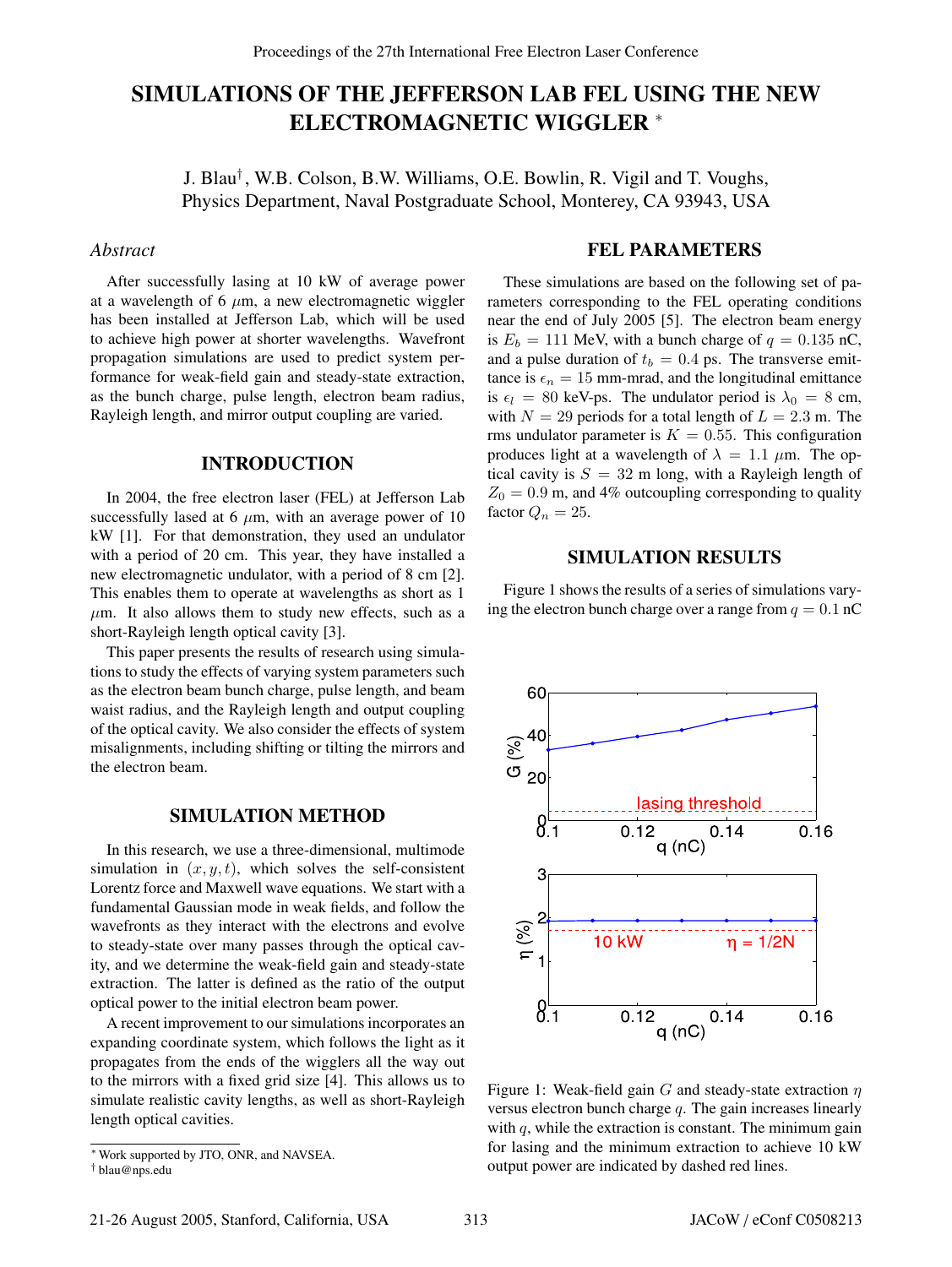



Figure 2: Weak-field gain  $G$  and steady-state extraction  $\eta$  versus electron pulse duration  $t_b$ . The output power is above 10 kW for  $t_b > 0.3$  ps.

to 0.16 nC. As expected, the gain increases linearly with bunch charge; for the entire range, it is well above the lasing threshold, indicated by the dashed red line at  $G = 4\%$ . The extraction is not affected by the bunch charge; for all the cases it is  $\eta = 1.9\%$ , above the requirement for 10 kW output power, indicated by the dashed red line at  $\eta = 1.7\%$ . That is the same value that one would obtain from the simple FEL theory,  $\eta = 1/(2N)$ .

Figure 2 shows the results of simulations varying the electron pulse duration from  $t_b = 0.1$  ps to 0.8 ps. The bunch charge and longitudinal emittance are held constant, so a shorter pulse implies higher peak current and increased energy spread. Notice again that the gain is well above the lasing threshold for the entire range, although it peaks at  $t_b \approx 0.2$  ps. The extraction drops off for short pulses, due to the increased energy spread, but as the pulse duration increases above 0.3 ps, the goal of 10 kW output power is achieved. Note that these simulations do not include pulse slippage effects, so in reality the gain and extraction would likely drop off even more rapidly for short pulses.

Now we consider varying the electron beam radius, while holding the bunch charge and transverse emittance constant. Thus, a smaller beam radius corresponds to higher peak current and increased angular spread. Figure 3 shows the simulation results varying the beam radius from  $r_b = 0.05$  mm to 0.4 mm. The gain and extraction drop off rapidly for narrower beams, since the corresponding increased angular spread reduces overlap with the optical mode, as depicted in the top part of Fig. 4. For broader beams, the gain and extraction also decrease because of re-

Figure 3: Weak-field gain G and steady-state extraction  $\eta$ versus electron beam waist radius,  $r<sub>b</sub>$ . The optimum radius is  $r_b \approx 0.2$  mm.

duced overlap with the intense optical mode in the center of the cavity, as shown in the bottom part of Fig. 4. Note that the length scales on the axes in this figure are not the same; the horizontal axis is  $L = 2.3$  m long, while the vertical axis is only 9 mm wide.



Figure 4: Simulation output showing a cross-section of the optical field amplitude  $|a(y, \tau)|$  over a single pass through the undulator, with red dots representing sample electrons, for a narrow electron beam with waist radius  $r_b = 0.1$  mm (top), and a broad electron beam with  $r_b = 0.4$  mm (bottom). The yellow curves depict the optical mode profile  $|a(y)|$  at the beginning ( $\tau = 0$ ) and end ( $\tau = 1$ ) of the undulator. The white line represents 5% of the peak optical field amplitude  $|a|$ .

Next we look at varying the Rayleigh length. Figure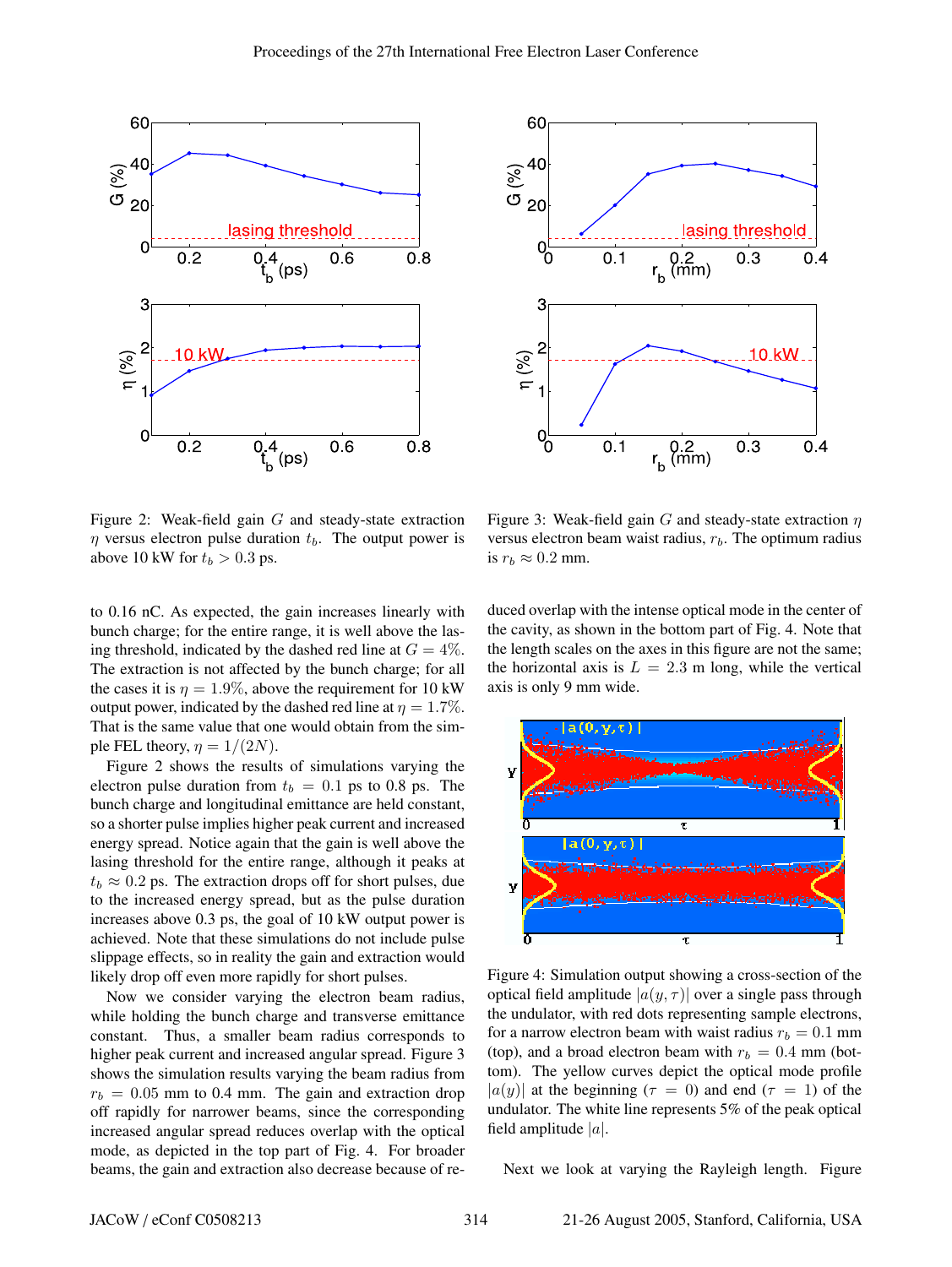



Figure 5: Weak-field gain G and steady-state extraction  $\eta$ versus normalized Rayleigh length,  $z_0 = Z_0/L$ . The gain increases as the Rayleigh length decreases; the optimum extraction is at  $z_0 \approx 0.2$ .

5 shows the simulation results, varying the normalized Rayleigh length,  $z_0 = Z_0/L$ , from 0.1 to 0.7. The Rayleigh length for a typical FEL is  $z_0 \approx 0.4$ , but our research has shown that there is an advantage to using a smaller value: not only is the optical intensity on the mirrors reduced, but also the FEL interaction is enhanced, yielding more gain and extraction [3]. As  $z_0$  is reduced, the gain increases linearly; we believe this is due to optical mode distortion which occurs even in moderate-gain FELs [6]. However, as  $z_0$  is reduced, the extraction eventually drops off, because with  $Q_n = 25$ , the steady-state gain in strong fields is only 4%,and there is very little mode distortion. Our simulations predict that the optimum Rayleigh length for this FEL is  $z_0 \approx 0.2$ .

Next, we consider varying the mirror output coupling. Figure 6 shows the results of simulations varying the quality factor  $Q_n = 1/(\text{outcoupling})$  from 5 to 40. As expected, the weak-field gain is constant, but the extraction increases as  $Q_n$  grows up to about 20, as the FEL saturates in stronger optical fields. For larger values of  $Q_n > 20$ , the extraction levels off and even begins to drop slightly. However, these simulations do not include multiple longitudinal modes, which could allow the saturation power and the extraction to continue growing for larger values of  $Q_n$ .

We have also studied the effects of tilting and shifting the optical cavity and the electron beam. Cold-cavity theory predicts that for a nearly-concentric resonator such as this, a very small mirror tilt will cause a large tilt in the optical mode, [7, 8] but our simulations show that the gain

Figure 6: Weak-field gain G and steady-state extraction  $\eta$ versus resonator quality factor,  $Q_n$ . The output power is greater than 10 kW for  $Q_n > 10$ .

medium (the electron beam) tends to keep the optical mode aligned, so that it overlaps the electron beam at the ends of the undulator, as show in Fig. 7.



Figure 7: Simulation output showing a cross-section of the optical mode  $|a(y, \tau)|$  over a single pass through the undulator, with red dots representing sample electrons, for an output mirror tilt of  $\theta_m = 6 \ \mu$ rad. The yellow curves depict the optical mode profile  $|a(y)|$  at the beginning ( $\tau = 0$ ) and end ( $\tau = 1$ ) of the undulator, and the purple curves depict the fundamental mode profile for no mirror tilt.

Figure 8 shows the simulation results for tilting the output mirror over a range from  $\theta_m = 0$   $\mu$ rad to 8  $\mu$ rad. As the mirror is tilted, the gain drops off steadily, but is above threshold for  $\theta_m < 8$   $\mu$ rad. The extraction, however, is fairly constant up to about 4  $\mu$ rad, before it begins to drop off, and the output power remains above 10 kW for  $\theta_m < 5$  µrad. This is well beyond the value that the mirrors can be held to with active alignment [9].

A similar result is obtained for shifting the output mirror. The gain remains well above threshold, and the output power above 10 kW, for a mirror shift  $\Delta y_m < 75 \ \mu \text{m}$ .